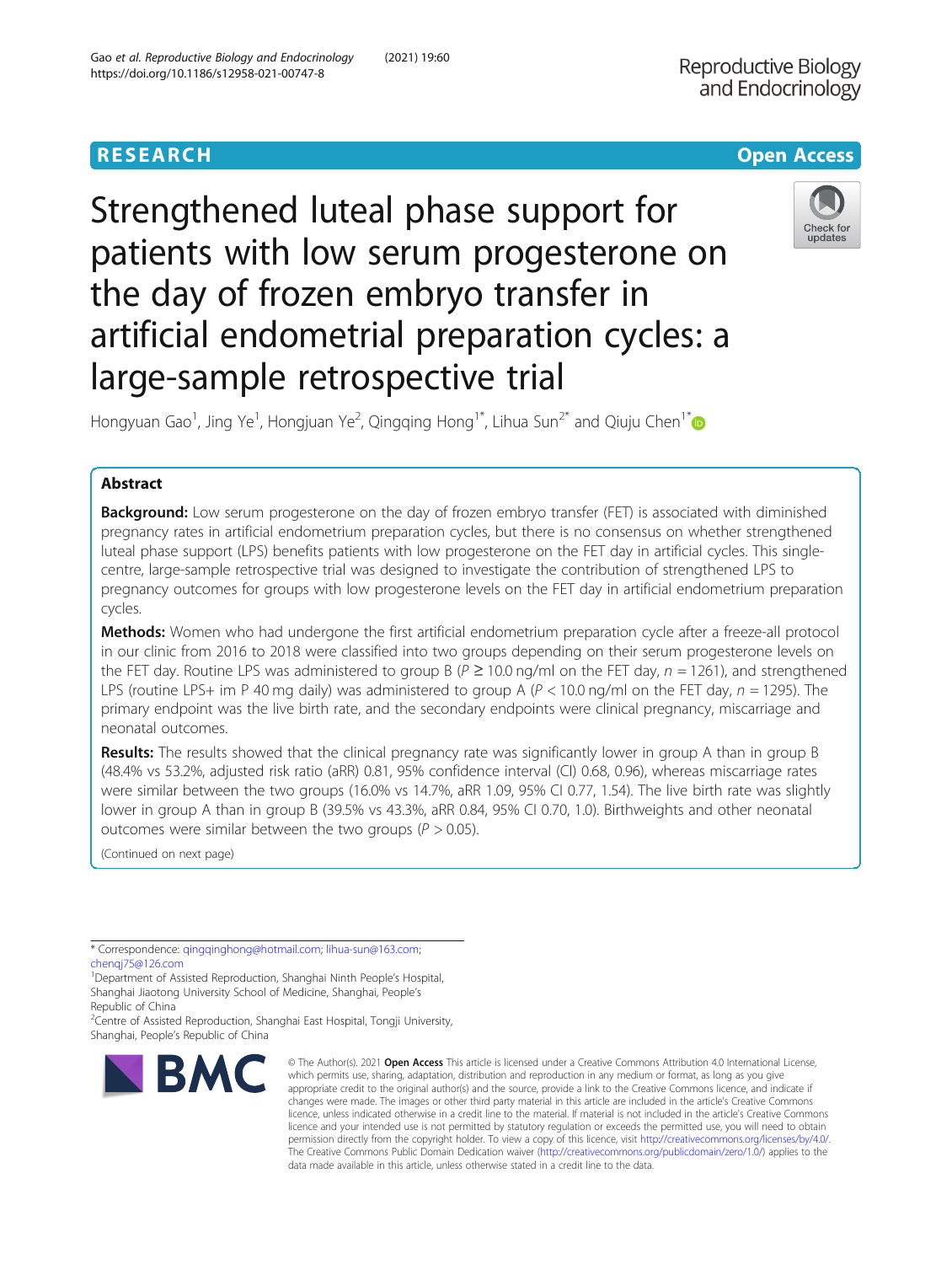#### (Continued from previous page)

**Conclusions:** The results indicated that the serum progesterone level on the FET day was one of the risk factors predicting the chances of pregnancy in artificial endometrium preparation cycles, and strengthened LPS in patients with low progesterone on the FET day might help to provide a reasonable pregnancy outcome in artificial cycles, although further prospective evidence is needed to confirm this possibility.

## Introduction

Nearly 5 million babies resulting from assisted conception (in vitro fertilization (IVF)/intracytoplasmic sperm injection (ICSI)) have been delivered, and the demand for these fertility treatments is increasing. Meticulous ovarian stimulation and well-programmed luteal phase support (LPS) are the foundation of treatment success. Although the importance of LPS in IVF/ICSI cycles is well established, the optimal route, dose and duration of this support are still debated [[1\]](#page-9-0). Artificial endometrial preparation for a frozen embryo transfer (FET) cycle is different from a stimulated IVF cycle in that there is no endogenous progesterone production; therefore, instead of luteal phase supplementation, there is a need for luteal phase "creation" or replacement [[2](#page-9-0)]. In this context, artificial cycles provide us with a chance to explore the optimal dose and route of progesterone supplementation to support embryo implantation without the interferences of endogenous production in stimulation cycles [\[3\]](#page-9-0).

Progesterone supplementation in artificial FET cycles can be provided by multiple routes, including the oral, intramuscular, vaginal and rectal routes. The oral route entails extensive first-pass metabolism, which limits its efficacy for luteal support. Vaginal administration is preferred to intramuscular injection due to its uterine firstpass effect, convenience and good tolerability [\[3](#page-9-0)]. However, body mass index (BMI) and the vaginal environment affect serum levels after vaginal administration, and serum progesterone concentrations show a marked inter-individual difference even when similar doses of progesterone are administered by the vaginal route [\[4](#page-9-0)]. Low serum progesterone levels on the FET day in artificial cycles using vaginal progesterone have been reported to be associated with compromised reproductive outcomes [[5](#page-9-0)–[7](#page-9-0)]; however, there is no consensus on whether strengthened LPS is beneficial for patients with low progesterone levels in artificial cycles [\[8](#page-9-0), [9](#page-9-0)]. The debate over whether to use a one-size-fits-all regimen or individualized protocols in artificial endometrial preparation cycles is still active.

In our clinic, serum progesterone levels were routinely monitored in artificial endometrium preparation cycles. For patients receiving routine LPS and having low serum progesterone levels (< 10.0 ng/ml) on the FET day, we added intramuscular progesterone 40 mg daily to salvage the FET cycles. To investigate the contribution of strengthened LPS in women with low progesterone

levels on the FET day, we performed a single-centre, large-sample retrospective trial to compare the pregnancy outcomes of artificial cycles between the two treatments.

#### Study design and population

A retrospective study was conducted at the Department of Assisted Reproduction of the Ninth People's Hospital of Shanghai Jiao Tong University School of Medicine. Women who had undergone the first artificial cycle for endometrium preparation in a freeze-all policy during the period from January 2016 to December 2018 were enrolled. The exclusion criteria were as follows: patients older than 42 years of age, a history of recurrent miscarriages or recurrent implantation failure (e.g., unsuccessful transfer of  $\geq$ 3 times), systemic diseases, uterine diseases (e.g., fibroids and congenital uterine malformation) or hydrosalpinx. Cycles with missing information on serum hormones on the FET day were excluded. Only the first artificial cycle after the freeze-all protocol in our clinic was included for each patient, although some patients had previous FET failures before entering our clinic.

This study protocol was approved by the ethical committee of the hospital and was carried out in accordance with the Declaration of Helsinki. Due to the retrospective nature of the study, informed consent was not required, and patient data were used anonymously.

#### Frozen embryo transfer and luteal phase support

For endometrium preparation in FET cycles, oral 17βoestradiol (Fematon red tablets 4 mg, twice daily; Abbott Healthcare Products B.V.) or ethinyl oestradiol 25 μg three times daily commenced on the third day of a natural or progesterone withdrawal menstrual cycle. After 12–14 days, vaginal ultrasound examination was performed. When the endometrial thickness reached  $\geq 7$ mm, ultrasound detected quiescent ovaries, and the serum progesterone level was < 1.0 ng/ml, secretory transformation was initiated using Fematon yellow tablets (containing oestradiol 4 mg and dydrogesterone 20 mg twice daily, Abbott Healthcare Products B.V.) and vaginal micronized progesterone capsules 200 mg twice daily (Utrogestan, Laboratoires Besins International, France). Embryo transfer was performed 3 days after P administration for cleavage-stage embryos or 5 days later for blastocyst transfer.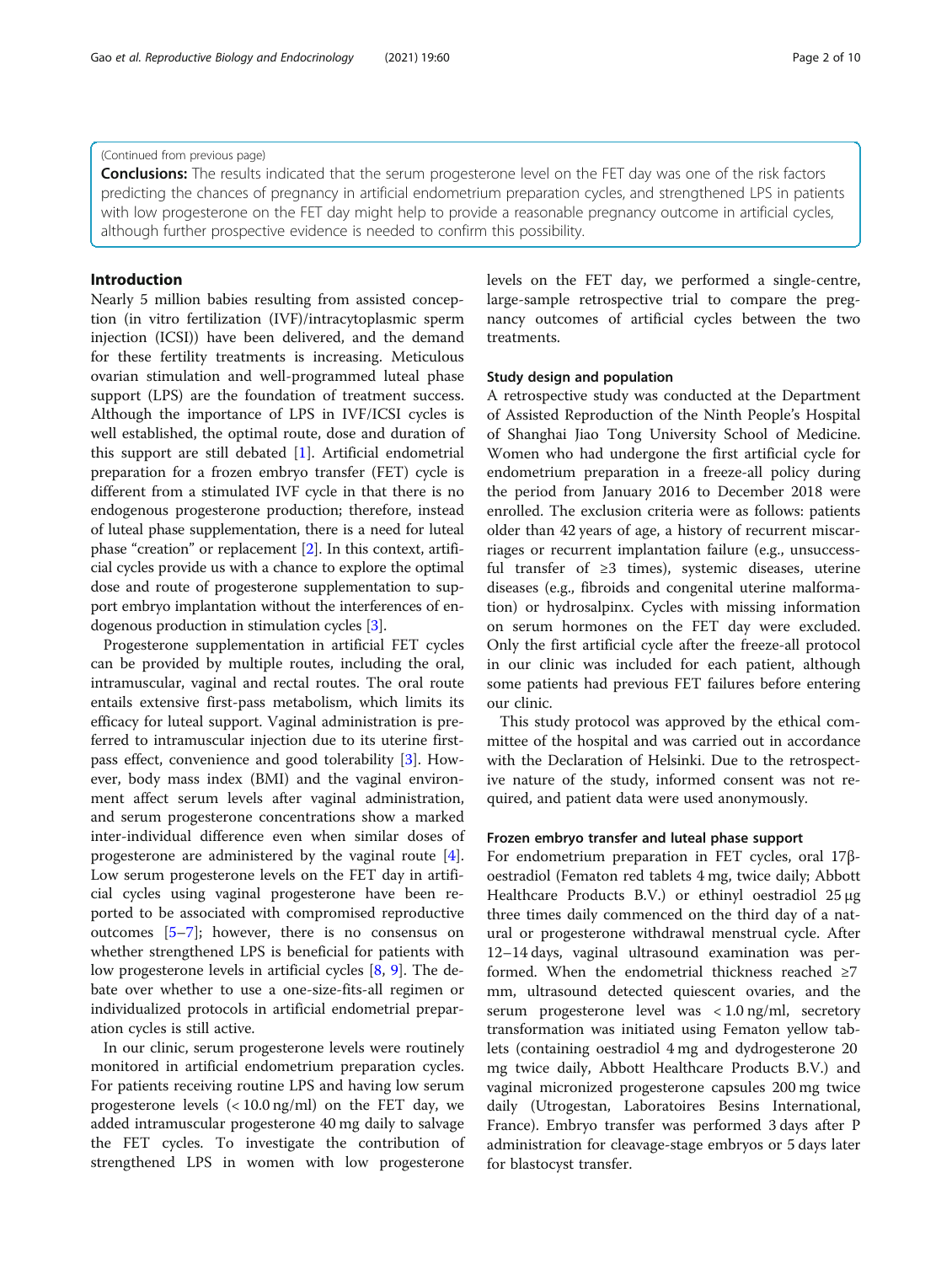All patients completed the serum hormone examination of progesterone and oestradiol at 8:00–9:00 on the transfer day, and the last dose before FET was administered on the morning of the FET day. The vitrifiedwarmed embryo transfers were arranged at 13:30–15:30. Based on the serum progesterone levels on the FET day, patients were classified into the two groups. For the cases with serum progesterone levels  $\geq 10.0$  ng/ml, the previously described luteal phase support was continued (Group B: normal P+ routine LPS). For patients with serum progesterone levels < 10.0 ng/ml, intramuscular progesterone 40 mg daily was added to strengthen luteal phase support after FET (Group A: low P +strengthened LPS). If the serum human chorionic gonadotropin (hCG) test was positive, LPS was continued until 10 weeks of gestation.

#### Embryo quality assessment and vitrification

The ovarian stimulation regimen included the gonadotropin-releasing hormone (GnRH) antagonist protocol, GnRH agonist long protocol and progestinprimed ovarian stimulation. The embryo morphology assessment was evaluated on days 3, 5 and 6 after oocyte retrieval. Cleavage-stage embryos with at least 7 blastomeres and fragmentation < 20% were regarded as high-quality embryos. Blastocysts were scored according to the Gardner and Schoolcraft grading system [[10](#page-9-0)] and recorded as high quality if they reached at least an expansion stage 3 with A or B for inner cell mass and trophectoderm (3BB). The vitrification and thawing procedure were previously described by Kuwayama et al. [[11](#page-9-0)]. Briefly, embryo vitrification was carried out via a Cyrotop carrier system in combination with DMSO-EG-S as cryoprotectants. For thawing, embryos were transferred into dilution solution in a sequential manner.

Up to 2 embryos were transferred in FET cycles, and the selection of embryos was dependent on the order of embryo score. Briefly, the high-quality embryos were firstly transferred according to the order of embryo score; 2 embryos per transfer were preferred if possible. If there was only one cleavage embryo and one blastocyst, the blastocyst was transferred as priority.

#### Outcome parameters and statistical methods

The primary outcome of the study was the live birth rate. The secondary endpoints included rates of implantation, biochemical pregnancy, clinical pregnancy, miscarriage and perinatal outcomes. Live birth was defined as a live neonate born after 24 weeks of gestation. A clinical pregnancy was confirmed by the observation of a gestational sac on ultrasound scanning 4–5 weeks after embryo transfer. The miscarriage rate was defined as a loss of clinical pregnancy before the 24th gestational week. The implantation rate was calculated as the number of gestational sacs visualized on ultrasound examination divided by the number of embryos transferred. All calculations were made on a per transfer cycle.

Low birth weight and macrosomia were defined as birth weights  $\langle 2500 \text{ g} \rangle$  and  $\geq 4000 \text{ g}$ , respectively. Preterm birth was defined as a delivery before the completion of 37 gestational weeks. Pregnancy-related complications included gestational diabetes, intrahepatic cholestasis of pregnancy, pregnancy-induced hypertension and preeclampsia. All neonatal and delivery information was obtained from medical records or telephone interviews by a trained nurse.

The baseline characteristics and associated clinical outcomes were compared via t-test or chi-square test where appropriate. A multivariate logistic regression analysis was performed to determine the independent effect of serum progesterone on reproductive outcomes after adjustment for possible confounding factors, including maternal age, BMI (underweight, normal weight, overweight and obesity), infertility duration, gravidity, parity, infertility cause (tubal, polycystic ovary syndrome (PCOS), male, endometriosis and other), previous IVF failures, and number and stage of embryos transferred. We analysed the pregnancy outcomes for the groups to evaluate the effects of strengthened LPS for the group with low serum P on the FET day.

All statistical analyses were performed with the Statistical Package for Social Sciences (SPSS) version 21.0. A P value of  $< 0.05$  was considered to be statistically significant.

#### Results

A total of 7674 artificial endometrium preparation cycles were screened, and 2556 cycles met the inclusion criteria and underwent the first artificial cycle for FET during the study period. The mean age of the participating women was  $31.3 \pm 3.5$  years, and their mean BMI was  $21.76 \pm 3.13$  kg/m<sup>2</sup>. The median oestradiol levels on the FET day in artificial cycles were 210.0 pg/ml (interquartile range 116.0 pg/ml). The median P level on the FET day in artificial cycles was 9.9 ng/ml (interquartile range 4.2 ng/ml). A total of 1261 women (49.3%) with serum progesterone ≥10.0 ng/ml on the FET day received routine LPS (group B). A total of 1295 women (50.7%) were recorded with serum progesterone < 10.0 ng/ml on the FET day, then intramuscular progesterone 40 mg daily was added from the FET day onwards, and they were classified into group A.

A flow diagram of the patient selection process is shown in Fig. [1.](#page-3-0) Baseline characteristics between the two groups are presented in Table [1.](#page-4-0) Women in group A were similar to those in group B in terms of age, infertility duration, gravity, parity, endometrial thickness, and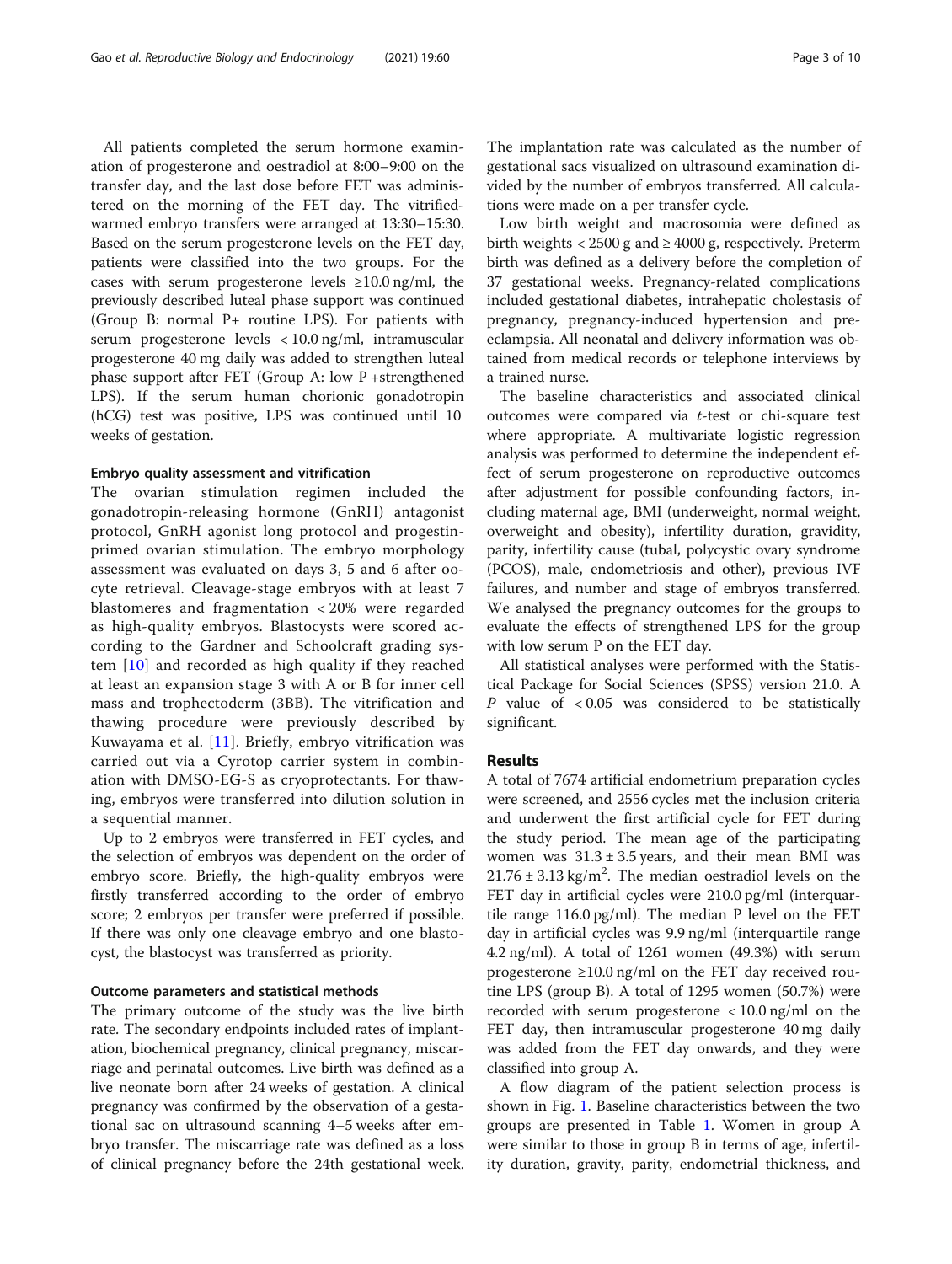<span id="page-3-0"></span>

the number and stage of embryos transferred. In group A, the BMI and antral follicle counts (AFCs) were significantly higher  $(P < 0.05)$ , and the basal folliclestimulating hormone (FSH) levels were slightly lower than those in group B  $(P < 0.05)$ . Compared with the control, women in group A more frequently experienced obesity (7.2% vs 4.6%), had a lower proportion of underweight individuals (9.4% vs 13.6%) and had a slightly higher proportion of individuals with PCOS (17.2% vs 13.6%,  $P < 0.05$ ).

A multinomial logistic analysis to predict serum progesterone  $< 10.0$  ng/ml on the FET day, with all meaningful clinical parameters included (age, BMI, basal FSH levels and infertility causes), showed that only BMI was negatively related with serum progesterone on the FET day in artificial cycles ( $P < 0.05$ ), mainly the subgroup of underweight ( $BMI < 18.5 \text{ kg/m}^2$ ) had a lower risk for low progesterone (risk ratio (RR) 0.68, 95% confidence interval (CI) 0.52, 0.88) while subgroup of obesity (BMI >  $27.5 \text{ kg/m}^2$ ) did not reach the significance of increased risk for low progesterone (RR 1.36, 95%CI 0.95,1.94).

### Implantation and pregnancy outcome

Pregnancy outcomes in the two groups are shown in Table [2.](#page-5-0) The clinical pregnancy rate in group A was lower than that in group B (48.4% vs 53.2%, adjusted RR 0.81, 95% CI 0.68–0.96), with a difference between groups of 4.8%. The implantation rates were 35.11 and 36.8% in groups A and B, respectively (crude RR 0.93, 95% CI 0.82–1.05,  $P = 0.051$ ). The miscarriage rate in group A was similar to that in group B (16.0% vs 14.7%, adjusted RR 1.09, 95% CI 0.77–1.54). The live birth rate in group A was slightly lower than that in group B (39.5% vs 43.3%, adjusted RR 0.84, 95% CI 0.70–1.0).

The comparison of neonatal birthweight was similar between the two groups, both for singleton births  $(3366.4 \pm 536.0 \text{ g} \text{ vs } 3317.0 \pm 516.8 \text{ g}, P > 0.05)$  and for twin births  $(2461.0 \pm 460.1 \text{ g} \text{ vs } 2472.6 \pm 472.2 \text{ g}, P >$ 0.05) (Table [3\)](#page-5-0). The proportion of pregnancy-related complications and other neonatal outcomes, including the prevalence of preterm birth and low birthweight, were similar between the two treatment groups ( $P >$ 0.05) (Table [3\)](#page-5-0).

The subgroup analysis was performed according to the number and stage of embryos transferred (Table [4](#page-6-0)). In the subgroup of cleavage embryo transfer, the clinical pregnancy rate (47.5% vs 51.7%, aRR 0.79, 95% CI 0.65, 0.96) and live birth rate in group A (38.6% vs 42.1%, aRR 0.82, 95%CI 0.67, 0.99) were lower than the controls, while the subgroup of blastocyst transfer was similar between the two groups. In the subgroup of single embryo transfer, the clinical pregnancy rate (36.3% vs 49.6%, aRR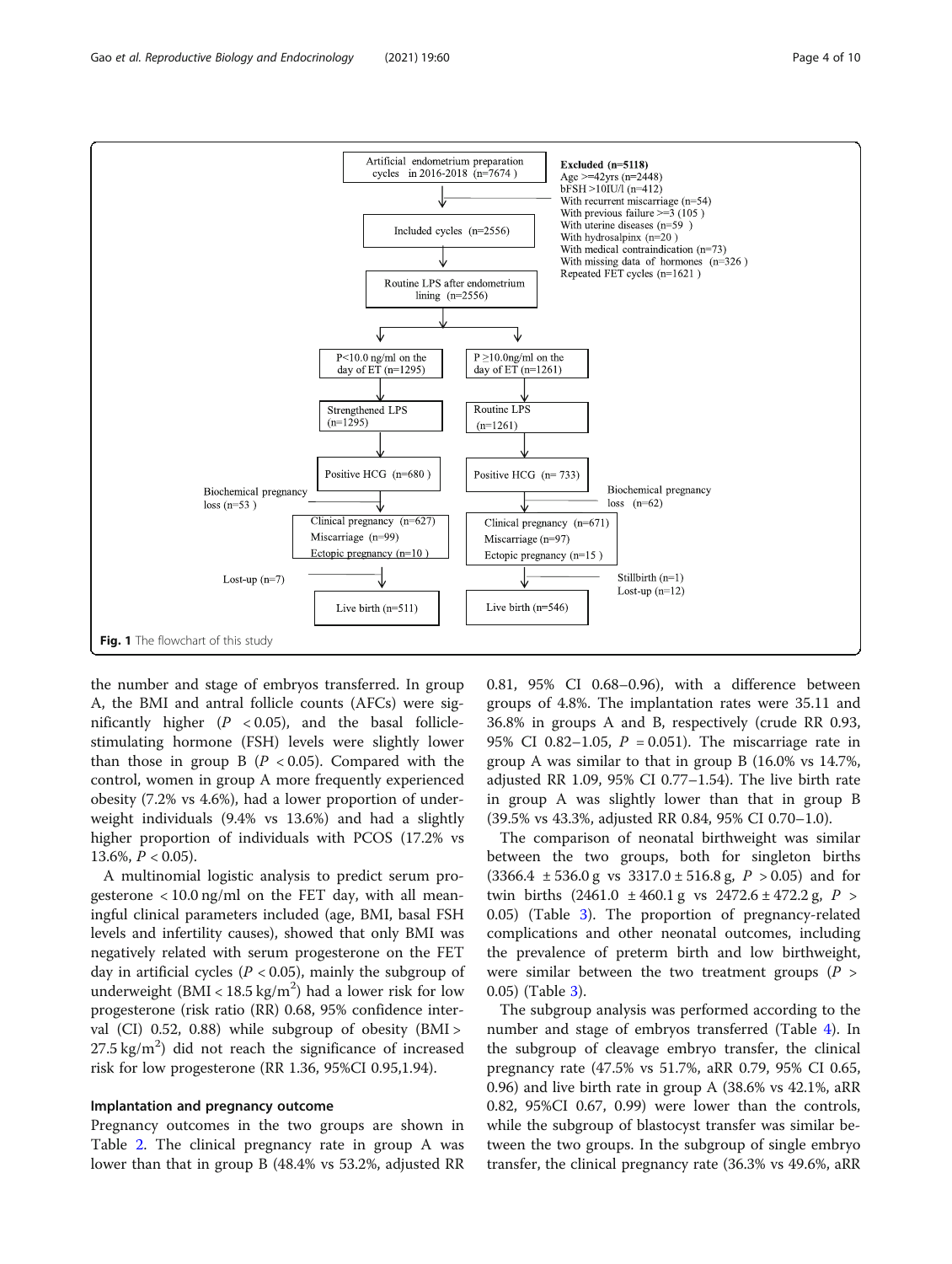## <span id="page-4-0"></span>Table 1 The basic characteristics of the population

|                                                | Low P+ strengthened LPS<br>(Group A, $n = 1295$ ) | Normal P+ routine LPS<br>(Group B, $n = 1261$ ) | P value |
|------------------------------------------------|---------------------------------------------------|-------------------------------------------------|---------|
| Age (years)                                    | $31.3 \pm 3.5$                                    | $31.4 \pm 3.5$                                  | 0.49    |
| BMI ( $kg/m2$ )                                | $22.11 \pm 3.26$                                  | $21.76 \pm 3.13$                                | 0.005   |
| Underweight $(< 18.5 \text{ kg/m}^2)$          | 121 (9.4%)                                        | 170 (13.6%)                                     |         |
| Normal weight (18.5-22.9 kg/m <sup>2</sup> )   | 733 (57.0%)                                       | 690 (55.2%)                                     |         |
| Overweight (22.9–27.4 kg/m <sup>2</sup> )      | 339 (26.4%)                                       | 332 (26.6%)                                     |         |
| Obesity ( $> 27.5$ kg/m <sup>2</sup> )         | 92 (7.2%)                                         | 57 (4.6%)                                       |         |
| Infertility duration (yrs)                     | $2.9 \pm 2.7$                                     | $2.9 \pm 2.6$                                   | 0.58    |
| Basal FSH (mIU/ml)                             | $5.61 \pm 1.39$                                   | $5.74 \pm 1.43$                                 | 0.017   |
| Antral follicle counts                         | $14.6 \pm 7.7$                                    | $13.6 \pm 6.8$                                  | 0.002   |
| Gravidity                                      |                                                   |                                                 | 0.072   |
| $\circ$                                        | 735 (56.8%)                                       | 671 (53.2%)                                     |         |
| $\geq$ 1                                       | 560 (43.2%)                                       | 590 (46.8%)                                     |         |
| Parity                                         |                                                   |                                                 | 0.41    |
| $\circ$                                        | 1216 (93.9%)                                      | 1174 (93.1%)                                    |         |
| $\geq$ 1                                       | 79 (6.1%)                                         | 87 (6.9%)                                       |         |
| Infertility causes                             |                                                   |                                                 | 0.12    |
| Tubal                                          | 735 (56.8%)                                       | 768 (60.9%)                                     |         |
| PCOS                                           | 223 (17.2%)                                       | 172 (13.6%)                                     |         |
| Male                                           | 124 (9.6%)                                        | 118 (9.4%)                                      |         |
| Endometriosis                                  | 36 (2.8%)                                         | 35 (2.8%)                                       |         |
| Other                                          | 177 (13.7%)                                       | 168 (13.3%)                                     |         |
| Previous IVF failures                          |                                                   |                                                 | 0.43    |
| $\mathbf 0$                                    | 1114 (86.2%)                                      | 1105 (87.5%)                                    |         |
| $1 - 2$                                        | 67 (5.2%)                                         | 53 (4.2%)                                       |         |
| $\geq$ 3                                       | 114 (8.8%)                                        | 103 (8.2%)                                      |         |
| Ovarian stimulation                            |                                                   |                                                 | 0.19    |
| GnRHa long protocol                            | 105 (8.1%)                                        | 118 (9.4%)                                      |         |
| GnRH antagonist                                | 214 (16.5%)                                       | 180 (14.3%)                                     |         |
| PPOS                                           | 976 (75.4%)                                       | 963 (76.4%)                                     |         |
| Serum estrogen on FET day (pg/ml) median (IQR) | 203.0 (112.0)                                     | 216.0 (123.5)                                   | 0.082   |
| Serum P on FET day (ng/ml) median (IQR)        | 6.8(2.3)                                          | 12.2(3.4)                                       | < 0.001 |
| Endometrium thickness (mm)                     | $9.82 \pm 1.84$                                   | $9.82 \pm 1.88$                                 | 0.99    |
| Number of embryos transferred                  |                                                   |                                                 | 0.063   |
| Single                                         | 306 (23.6%)                                       | 254 (20.1%)                                     |         |
| Double                                         | 989 (76.4%)                                       | 1007 (79.8%)                                    |         |
| Embryo stage                                   |                                                   |                                                 | 0.11    |
| Cleavage                                       | 1079 (83.3%)                                      | 1020 (80.9%)                                    |         |
| Blastocyst                                     | 216 (16.7%)                                       | 241 (19.1%)                                     |         |

0.57, 95% CI 0.38,0.84) and live birth rate in group A (28.4% vs 40.6%, aRR 0.56, 95%CI 0.38, 0.82) were significantly lower than that in group B, while the subgroups of two-embryo transfer showed the similar results between

the two groups. The results demonstrated that the pregnancy potential in the FET cycles with cleavage embryo transfer and single embryo transfer was more obvious impacted by serum low progesterone on the FET day.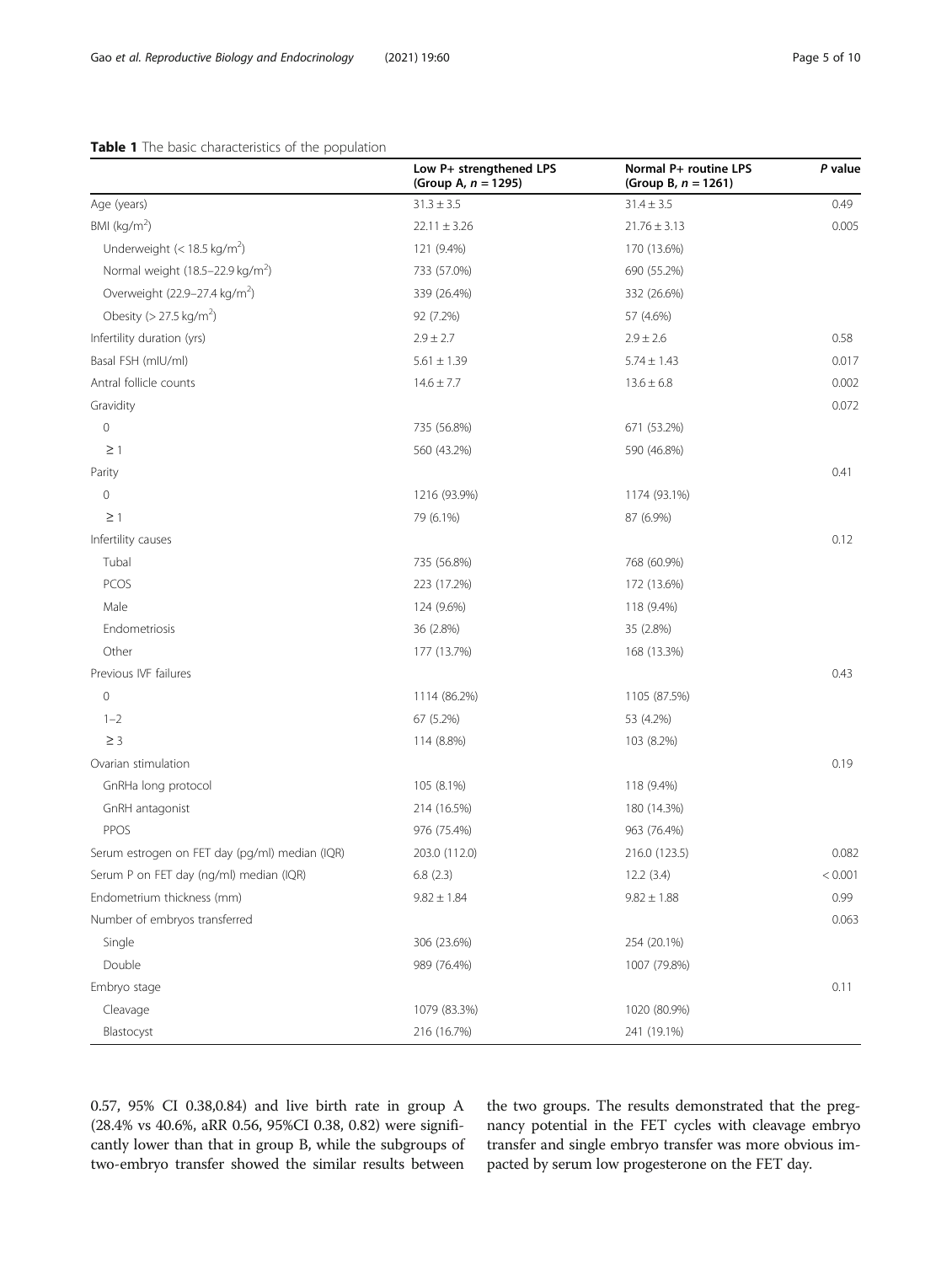|                            | Low P+ strengthened LPS<br>(Group A, $n = 1295$ ) | Normal P+ routine LPS<br>(Group B, $n = 1261$ ) | Crude RR (95%CI) | Adjusted RR (95%CI) | P value |
|----------------------------|---------------------------------------------------|-------------------------------------------------|------------------|---------------------|---------|
| Biochemical pregnancy rate | 52.5% (680/1295)                                  | 58.1% (733/1261)                                | 0.80(0.68,0.93)  | 0.80(0.67.0.96)     | 0.014   |
| Clinical pregnancy rate    | 48.4% (627/1295)                                  | 53.2% (671/1261)                                | 0.91(0.84, 0.98) | 0.81(0.68,0.96)     | 0.016   |
| Multiple pregnancy rate    | 24.9% (186/627)                                   | 26.7% (179/671)                                 | 0.96(0.85,1.07)  | 0.79(0.58.1.09)     | 0.15    |
| Miscarriage rate           | 16.0% (99/627)                                    | 14.7% (97/671)                                  | 1.05(0.90, 1.22) | 1.09 (0.77,1.54)    | 0.62    |
| Live birth rate            | 39.5% (511/1295)                                  | 43.3% (546/1261)                                | 0.92(0.85.1.0)   | 0.84(0.70.1.0)      | 0.054   |

<span id="page-5-0"></span>

| Table 2 The pregnancy outcomes in artificial FET cycles using strengthened luteal phase support |  |  |  |
|-------------------------------------------------------------------------------------------------|--|--|--|
|-------------------------------------------------------------------------------------------------|--|--|--|

Adjusted for BMI, baseline FSH values, antral follicle counts, the number and stage of embryos transferred

In order to eliminate the possible confounder of IVF failures, the patients without previous IVF failure were collected and the basic characteristics were shown in the supplemental Table [1](#page-8-0). The clinical pregnancy rate in the subgroup of low P was significantly lower than that in the control (50.2%% vs 54.8%, aRR 0.83, 95%CI 0.67,0.98), and the live birth rate was slightly lower but did not reach the difference compared to the controls. The data of patients without IVF failures showed the same change trend as the mentioned population (supplemental Table [2](#page-8-0)).

## Low serum progesterone on the FET day was a risk factor for the chance of pregnancy

The risk factors associated with pregnancy outcomes were explored by logistic regression analysis (Table [5\)](#page-6-0). When clinical pregnancy was chosen as the dependent factor and age, BMI (categorical variable),

number of embryos transferred, embryo stage, infertility causes and serum progesterone levels (categorical variable) were chosen as independent factors, the variants of age, the number and stage of embryos, infertility causes and progesterone levels on the FET day were found to be significant independent prognosticators  $(P < 0.05)$ . The age and number of transferred embryos had a negative influence on the pregnancy outcome, and the infertility causes of PCOS and male factor had a higher chance of pregnancy than the tubal factor in this study  $(P < 0.05)$ . The low progesterone on the FET day  $(P < 10.0$  ng/ml), in the context of strengthened LPS, still decreased the chance of clinical pregnancy by 19% after adjusting for confounding factors.

Multinomial logistic analysis, performed to predict the live birth rate, showed that only age, number and stage

Table 3 The neonatal outcome of artificial FET cycles using strengthened luteal phase support

| <b>Characteristics</b>                  | Low P+ strengthened LPS<br>$(n = 511)$ | normal P+ routine LPS<br>$(n = 546)$ | P value |  |
|-----------------------------------------|----------------------------------------|--------------------------------------|---------|--|
| Singletons                              | 363                                    | 412                                  |         |  |
| Newborn gender                          |                                        |                                      | 0.342   |  |
| Female                                  | 182                                    | 192                                  |         |  |
| Male                                    | 181                                    | 220                                  |         |  |
| Birthweight (g)                         | $3366.4 \pm 536.0$                     | $3317.0 \pm 516.7$                   | 0.193   |  |
| Gestation age (weeks)                   | $38.5 \pm 1.7$                         | $38.4 \pm 1.9$                       | 0.060   |  |
| Low birthweight $(< 2500$ g) n $%$      | 16 (4.4%)                              | 18 (4.4%)                            | 0.986   |  |
| Macrosomia $(24000 q)$ n $(%)$          | 38 (7.4%)                              | 32 (7.8%)                            | 0.195   |  |
| Pregnancy-related complications n (%)   | 16 (4.4%)                              | 32 (7.8%)                            | 0.052   |  |
| Twins                                   | 148 <sup>a</sup>                       | 134                                  |         |  |
| Newborn gender                          |                                        |                                      | 0.563   |  |
| Female                                  | 137                                    | 131                                  |         |  |
| Male                                    | 158                                    | 137                                  |         |  |
| Birthweight (g)                         | $2461.0 \pm 460.1$                     | $2472.6 \pm 472.2$                   | 0.833   |  |
| Gestation age (weeks)                   | $35.6 \pm 2.4$                         | $35.5 \pm 2.5$                       | 0.087   |  |
| Very low birthweight $(< 1500$ g) n $%$ | 16 (5.4%)                              | 14 (5.2%)                            | 0.891   |  |
| Low birthweight $(< 2500$ g) n $%$      | 116 (39.3%)                            | 100 (37.3%)                          | 0.552   |  |
| Pregnancy-related complications n (%)   | 25 (16.9%)                             | 31 (23.1%)                           | 0.212   |  |

<sup>a</sup>One boy of twins was stillbirth and the other lived birth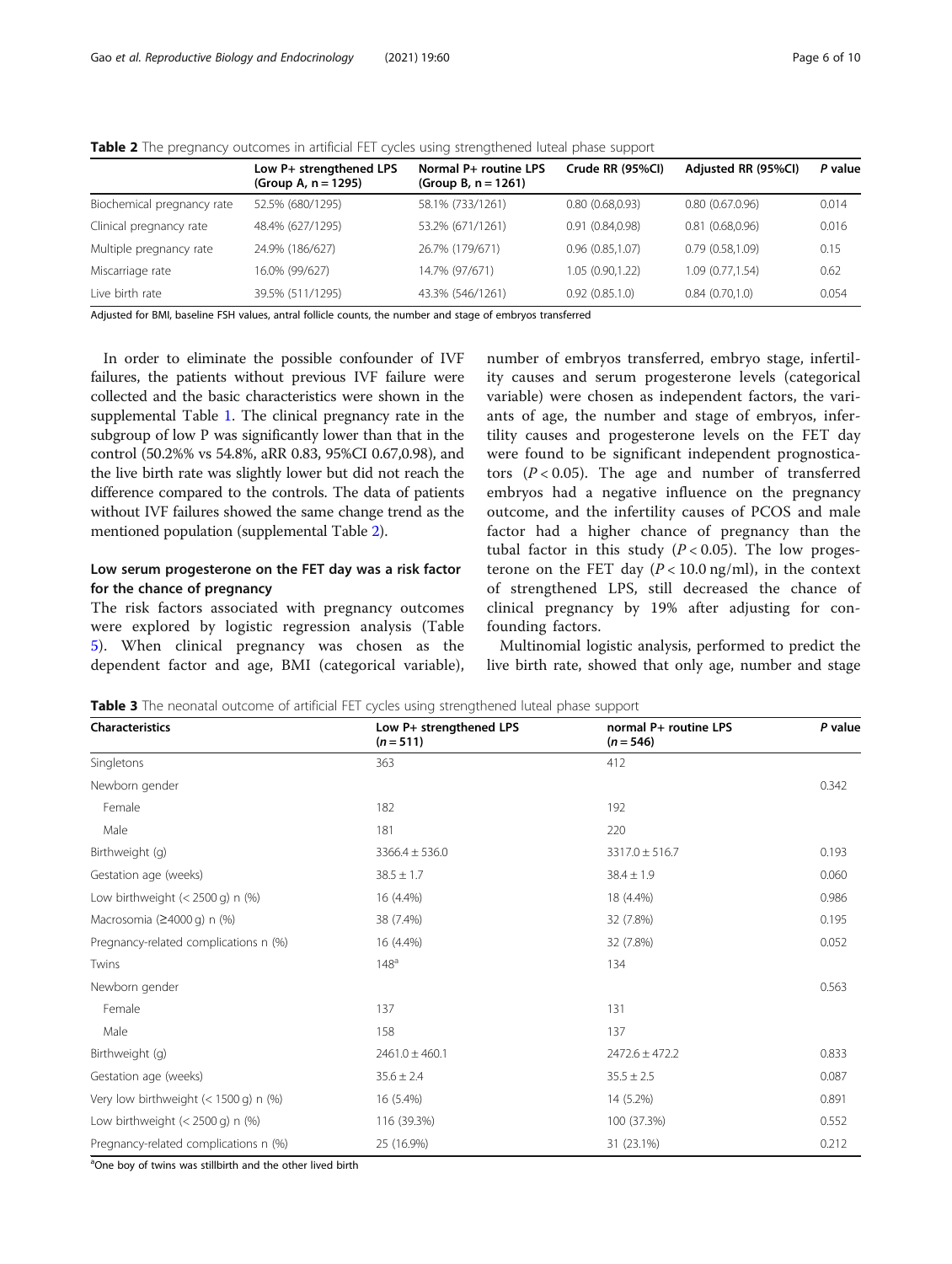## <span id="page-6-0"></span>Table 4 The pregnancy outcomes of artificial FET cycles in the subgroups of different embryos

|                            | Low P+ strengthened LPS<br>(Group A, n = 1295) | Normal P+ routine LPS<br>(Group B, $n = 1261$ ) | Crude RR (95%CI) | Adjusted RR (95%CI) | P value |
|----------------------------|------------------------------------------------|-------------------------------------------------|------------------|---------------------|---------|
| Cleavage embryo transfer   |                                                |                                                 |                  |                     |         |
| Clinical pregnancy rate    | 47.5% (513/1079)                               | 51.7% (527/1020)                                | 0.85(0.71,1.0)   | 0.79(0.65,0.96)     | 0.017   |
| Miscarriage rate           | 16.1% (82/508)                                 | 14.1% (73/517)                                  | 1.17(0.83, 1.65) | 1.19(0.81, 1.76)    | 0.37    |
| Live birth rate            | 38.6% (416/1079)                               | 42.1% (429/1020)                                | 0.86(0.73,1.03)  | $0.82$ (0.67,0.99)  | 0.044   |
| <b>Blastocyst transfer</b> |                                                |                                                 |                  |                     |         |
| Clinical pregnancy rate    | 52.8% (114/216)                                | 59.8% (144/241)                                 | 0.78(0.52,1.16)  | 0.82(0.54, 1.24)    | 0.34    |
| Miscarriage rate           | 15.2% (17/112)                                 | 17.0% (24/141)                                  | 0.87(0.44, 1.72) | 0.82(0.39,1.70)     | 0.82    |
| Live birth rate            | 44.0% (95/216)                                 | 48.5% (102/241)                                 | 0.83(0.58, 1.20) | 0.90(0.60, 1.36)    | 0.62    |
| Single embryo transfer     |                                                |                                                 |                  |                     |         |
| Clinical pregnancy rate    | 36.3% (111/306)                                | 49.6% (126/254)                                 | 0.58(0.41, 0.81) | 0.57(0.38,0.84)     | 0.005   |
| Miscarriage rate           | 20.9% (23/110)                                 | 17.6% (22/125)                                  | 1.24(0.65, 2.37) | 1.25(0.59, 2.66)    | 0.56    |
| Live birth rate            | 28.4% (87/306)                                 | 40.6% (103/254)                                 | 0.58(0.41, 0.83) | 0.56(0.38, 0.82)    | 0.005   |
| Two-embryos transfer       |                                                |                                                 |                  |                     |         |
| Clinical pregnancy rate    | 52.2% (516/989)                                | 54.2% (545/1006)                                | 0.92(0.77,1.10)  | 0.89(0.73,1.08)     | 0.25    |
| Miscarriage rate           | 14.9% (76/510)                                 | 14.1% (75/533)                                  | 1.07(0.76, 1.51) | 1.08 (0.73,1.58)    | 0.71    |
| Live birth rate            | 42.9% (424/989)                                | 44.0% (443/1006)                                | 0.95(0.80, 1.14) | 0.93(0.76,1.13)     | 0.45    |

Adjusted for BMI, baseline FSH values, antral follicle counts

|                                 | Clinical pregnancy |        |      | Live birth |           |        |      |         |
|---------------------------------|--------------------|--------|------|------------|-----------|--------|------|---------|
|                                 | RR                 | 95% CI |      | P value    | <b>RR</b> | 95% CI |      | P value |
| Female age                      | 0.96               | 0.94   | 0.99 | 0.00       | 0.96      | 0.93   | 0.98 | 0.00    |
| Infertility duration            | 1.00               | 0.96   | 1.03 | 0.93       | 0.99      | 0.95   | 1.02 | 0.42    |
| <b>Basal FSH value</b>          | 0.94               | 0.88   | 1.00 | 0.05       | 0.94      | 0.88   | 1.00 | 0.06    |
| <b>Antral follicle counts</b>   | 1.01               | 0.99   | 1.02 | 0.46       | 1.00      | 0.99   | 1.01 | 0.95    |
| Embryo numbers <sup>a</sup>     | 1.92               | 1.52   | 2.43 | 0.00       | 1.80      | 1.42   | 2.29 | 0.00    |
| Embryo stage b                  | 1.69               | 1.32   | 2.17 | 0.00       | 1.52      | 1.19   | 1.95 | 0.00    |
| Serum P on FET day "            | 0.81               | 0.68   | 0.96 | 0.02       | 0.84      | 0.70   | 1.00 | 0.05    |
| $BM$ <sup>d</sup>               |                    |        |      | 0.77       |           |        |      | 0.81    |
| Underweight                     | 0.86               | 0.65   | 1.15 | 0.30       | 0.93      | 0.70   | 1.24 | 0.62    |
| Overweight                      | 1.00               | 0.81   | 1.24 | 0.97       | 0.91      | 0.74   | 1.13 | 0.40    |
| Obesity                         | 0.99               | 0.67   | 1.47 | 0.97       | 1.04      | 0.71   | 1.54 | 0.83    |
| Infertility causes <sup>e</sup> |                    |        |      | 0.01       |           |        |      | 0.15    |
| <b>PCOS</b>                     | 1.55               | 1.18   | 2.03 | 0.00       | 1.26      | 0.96   | 1.64 | 0.09    |
| Male                            | 1.41               | 1.04   | 1.92 | 0.03       | 1.38      | 1.02   | 1.87 | 0.04    |
| <b>Endometriosis</b>            | 0.86               | 0.48   | 1.53 | 0.61       | 1.06      | 0.59   | 1.89 | 0.85    |
| Other                           | 1.08               | 0.83   | 1.40 | 0.56       | 1.21      | 0.93   | 1.57 | 0.16    |

Table 5 The independent predictors of pregnancy outcomes in artificial FET cycles by logistic regression analysis

 $a$  Two- embryos transfer as reference group; <sup>b</sup> Cleavage embryo transfer as reference group; <sup>c</sup> serum P levels on the FET day ≥10.0 ng/ml as reference; <sup>d</sup> Normal weight as reference; <sup>e</sup> Tubal factor as the reference;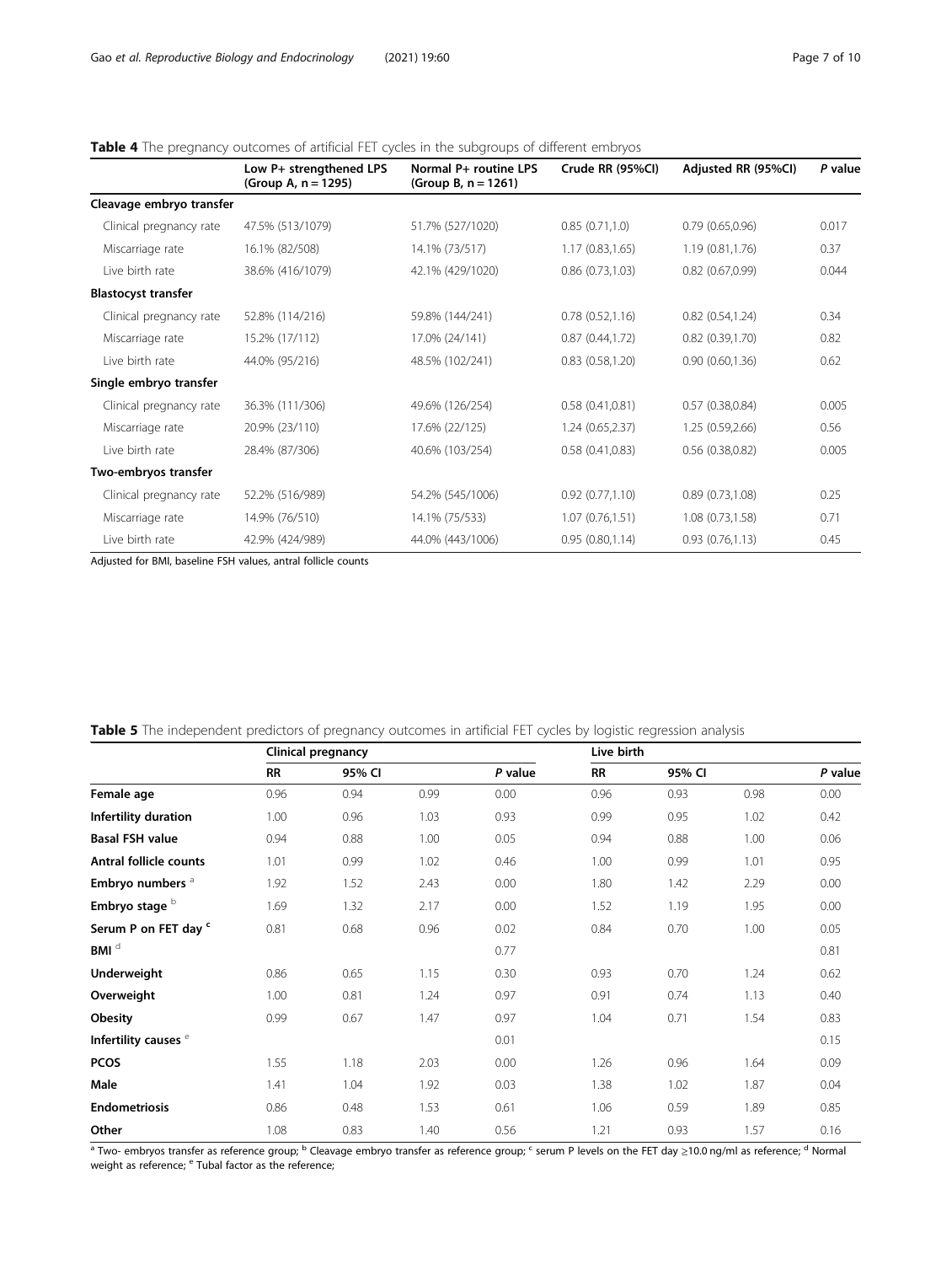## **Discussion**

Clinicians frequently prefer artificial endometrial preparation because it facilitates the programming of embryo transfer [\[3](#page-9-0)]. The increasing number of artificial cycles raises the question of the serum progesterone levels required to optimize the pregnancy outcome. In this largesample retrospective study, we investigated the contribution of strengthened LPS to pregnancy outcomes in patients with low serum progesterone on the FET day in artificial cycles. The strengthened LPS in the groups of low serum progesterone produced 39.5% live birth rate, a slightly lower (3.8%) than the groups with normal serum progesterone levels and usage of routine LPS.

The principles for choosing LPS include the minimum effective dose, good safety and tolerability [\[12\]](#page-9-0). This is an open question with many alternative answers, and the heterogeneous applications of the dose and routes make it difficult to compare LPS in different studies [[3,](#page-9-0) [13](#page-9-0)]. Pregnancy outcomes, especially live birth rate, become the primary endpoint of evaluating the effects of LPS in artificial FET cycles. Vaginal administration was the first choice of doctors, used alone or in combination with oral or intramuscular injection in a recent large survey [[14\]](#page-9-0). In our centre, the most popular regimen of LPS was using 20 mg oral dydrogesterone twice daily and 200 mg vaginal micronized progesterone twice daily in artificial cycles. In this context, the serum progesterone level was a surrogate marker reflecting the systematic absorption extent of vaginal progesterone administration. It might be interfered with by individual variability, such as BMI, mucus surface area, amount of cervical mucus and the difference in the vaginal microbiome [\[4](#page-9-0)]. Thus, a marked inter-individual difference in serum progesterone concentrations in the luteal phase was present despite the administration of the same dose of vaginal progesterone. The possibility of LPS insufficiency by the vaginal route should be considered, and sections of patients with low serum progesterone concentrations should be considered in artificial cycles. The previous report compared three arms in artificial cycles using a randomized controlled trial (vaginal 200 mg twice daily, im P 50 mg daily, or vaginal 200 mg twice daily+im P 50 mg every third day), the group receiving vaginal progesterone only was found to have a significantly lower ongoing pregnancy rate compared the other two groups (31% vs 50% vs 47%), and the trial did not continue after inter analysis for the higher proportion of biochemical pregnancy loss and miscarriage [[15\]](#page-9-0). Although no data on serum progesterone levels in the three groups were available from that study, the low serum progesterone levels on the FET day in artificial cycles using the vaginal route were previously reported to be associated with poorer reproductive outcomes, and the cut-off value varied in previous reports (5.0–12.0 ng/ml) [\[5](#page-9-0)–[8\]](#page-9-0). In this study, the cut-off value was set as 10.0 ng/ml.

In this study, strengthened P replacement was a protective approach, with an attempt to mitigate the effects of low serum progesterone that fell below this threshold. For the topic, the ideal control was using routine LPS for patients with low serum progesterone on the FET day, but our previous tendency of doctors was to add progesterone to avoid possible harm and maximize the patients' benefits in a conservative view. Limited by the real-world data in our clinic, we converted to use the population of normal serum progesterone and routine LPS as controls. The current data showed slightly lower pregnancy outcomes of strengthened LPS in the lower progesterone group. Although our study cannot distinguish the difference origin from the harm caused by lower serum progesterone or the benefits of additional progesterone, the current comparison data still provided some meaningful information. First, the patients with low serum progesterone and strengthened LPS showed a slightly lower clinical pregnancy and live birth rate than the normal controls, which decreased the chance of clinical pregnancy by 19% after adjusting for confounding factors. Similar results were reported by Alsbjerg et al. [[16\]](#page-9-0); serum progesterone levels below 11.0 ng/ml decreased the chance of ongoing pregnancy with a risk reduction of 14% in artificial FET cycles. Using the logistic regression model in this study, the low serum progesterone level, as a categorical variable, was a risk factor for the chance of pregnancy in artificial endometrial preparation cycles, which indicated the suboptimal condition in this section of patients with low serum progesterone.

Second, the pregnancy outcome of the groups with low progesterone and strengthened LPS was an acceptable result, and the clinical pregnancy rate (48.4%) and live birth rate (39.5%) appeared reasonable. A similar proportion of biochemical pregnancy loss and miscarriage also confirmed the efficacy of strengthened LPS. As such, even though serum progesterone was inadequate on the FET day, this was potentially remedied by additional progesterone administration, reinforcing intervention might still be possible beyond the day of transfer. The results were in coincide with the recent report of Volovsky et al. Progesterone replacement enhanced the pregnancy outcome if the progesterone on the FET day was lower than  $8.0 \text{ ng/ml } [8]$  $8.0 \text{ ng/ml } [8]$ . In a recent study by Polats et al., intramuscular progesterone supplementation every third day did not increase the ongoing pregnancy rate compared with vaginal progesterone only in vitrified blastocyst transfer cycles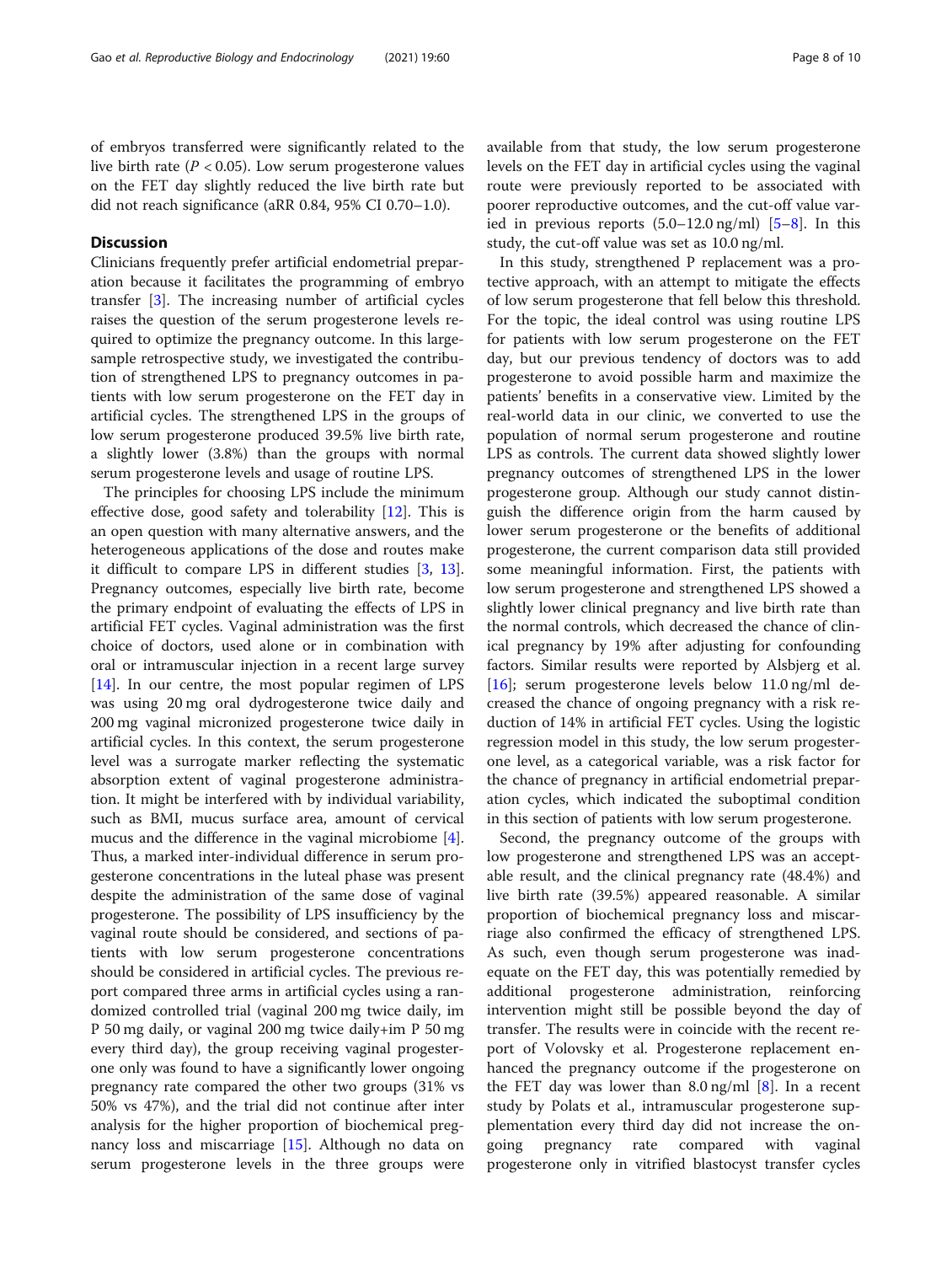<span id="page-8-0"></span>(48.3% vs 51.8%). However, the patients with serum progesterone less than 8.75 ng/ml among those receiving only vaginal progesterone had a numerically lower ongoing pregnancy rate (28.6% vs 46.6%) but did not reach a statistically significant difference [[9\]](#page-9-0).

In addition, the clinical pregnancy rate in the low progesterone group was decreased while the implantation rate did not reach the significance, the same trends were found in the population of patients without previous IVF failure. We further analysed the possible confounders of embryo factor. The sensitivity analysis showed that the clinical pregnancy rate and live birth rate showed a decreasing trend in the subgroups of cleavage embryo and in the subgroup of single embryo transfer, so we presumed that the endometrium in the context of low progesterone and strengthened LPS was prone to negatively impact on pregnancy potential in the FET cycles with cleavage embryo or single embryo transfer.

The current study also had several strengths. Vaginal progesterone administration achieved higher endometrial tissue concentrations and lower systemic exposures than those observed after intramuscular injection, and the dose-effect relationship was not obvious in the same route of progesterone administration [\[4](#page-9-0)]. Therefore, the combination of two or three routes, rather than increasing the dose of a single route, was a reasonable choice to meet the requirement of endometrial transfection in artificial cycles. Multiple routes of progesterone administration provided sufficient luteal support in artificial FET cycles. The secondary strength was the large cohort size, and it had sufficient power to answer the question of whether it was beneficial to strengthen LPS to overcome the possible negative influence in the cycles with low serum progesterone on the FET day. All cycle data were derived from a single institution, where consistency of practice could be assured.

Our study was limited by its retrospective design. In this context, we screened the database with strict inclusion criteria, analysis was restricted to first artificial cycles after the freeze-all protocol, and a number of potential confounders were well controlled in the current study. Additionally, the vast majority of patients in the present study were young women with normal ovarian reserve, therefore, the extrapolation to an unselected population needs to be validated.

In a previous report by Yovich et al., maternal age, embryo quality and mid-luteal serum progesterone levels were listed as three important factors governing the implantation rates for artificial FET cycles [[17](#page-9-0)]. In this study, serum progesterone levels on the FET day, as a categorical variable, were found to be a significant independent prognosticator of clinical pregnancy, while it did not reach statistical significance for the live birth rate. The explanation of the results should be cautious. Strengthening LPS might be useful for patients with low serum progesterone levels on the FET day in artificial cycles. Further study is needed to perform randomized controlled trials to evaluate the individualization of progesterone dosages.

## Conclusions

In summary, our study confirmed that serum progesterone levels on the FET day might be one of the risk factors predicting the chance of pregnancy in artificial cycles, and careful monitoring of serum progesterone concentration was warranted. Strengthened LPS in patients with low progesterone on the FET day might help to achieve favourable pregnancy outcomes from artificial cycles, although the rate of pregnancy was slightly lower in that group than in patients with normal serum progesterone levels on the FET day and usage of routine LPS. Our study revealed new information on the topic of luteal phase support. Further studies should explore progesterone administration to optimize concentrations for individual women to improve pregnancy outcomes.

#### Abbreviations

IVF: In vitro fertilization; ICSI: Intracytoplastic sperm injection; FET: Frozen embryo transfer; LPS: Luteal phase support; BMI: Body mass index; hCG: Human chorionic gonadotropin; RR: Risk ratio; FSH: Follicle stimulation hormone

#### Supplementary Information

The online version contains supplementary material available at [https://doi.](https://doi.org/10.1186/s12958-021-00747-8) [org/10.1186/s12958-021-00747-8.](https://doi.org/10.1186/s12958-021-00747-8)

Additional file 1: Supplemental Table 1 The basic characteristics of the population without IVF failure.

Additional file 2: Supplemental Table 2 The pregnancy outcomes of artificial FET cycles in women without IVF failures.

#### Acknowledgments

We gratefully acknowledge all staff of the department of assisted reproduction in Shanghai Ninth People's Hospital for their support and cooperation.

#### Authors' contributions

QJC, QQH and LHS supervised the entire study, including procedures, conception, design, and completion. HYG, JY and HJY contributed to the data analysis and manuscript drafting. All authors participated in the ultimate interpretation of the study data and in revisions to the article. The authors have nothing to declare. The author(s) read and approved the final manuscript.

#### Funding

The study was funded by The National Natural Science Foundation of China (81671520) the Natural Science Foundation of Shanghai (1841196400 and 19411961100).

#### Availability of data and materials

The data is not publicly shared and please contact author for data requests.